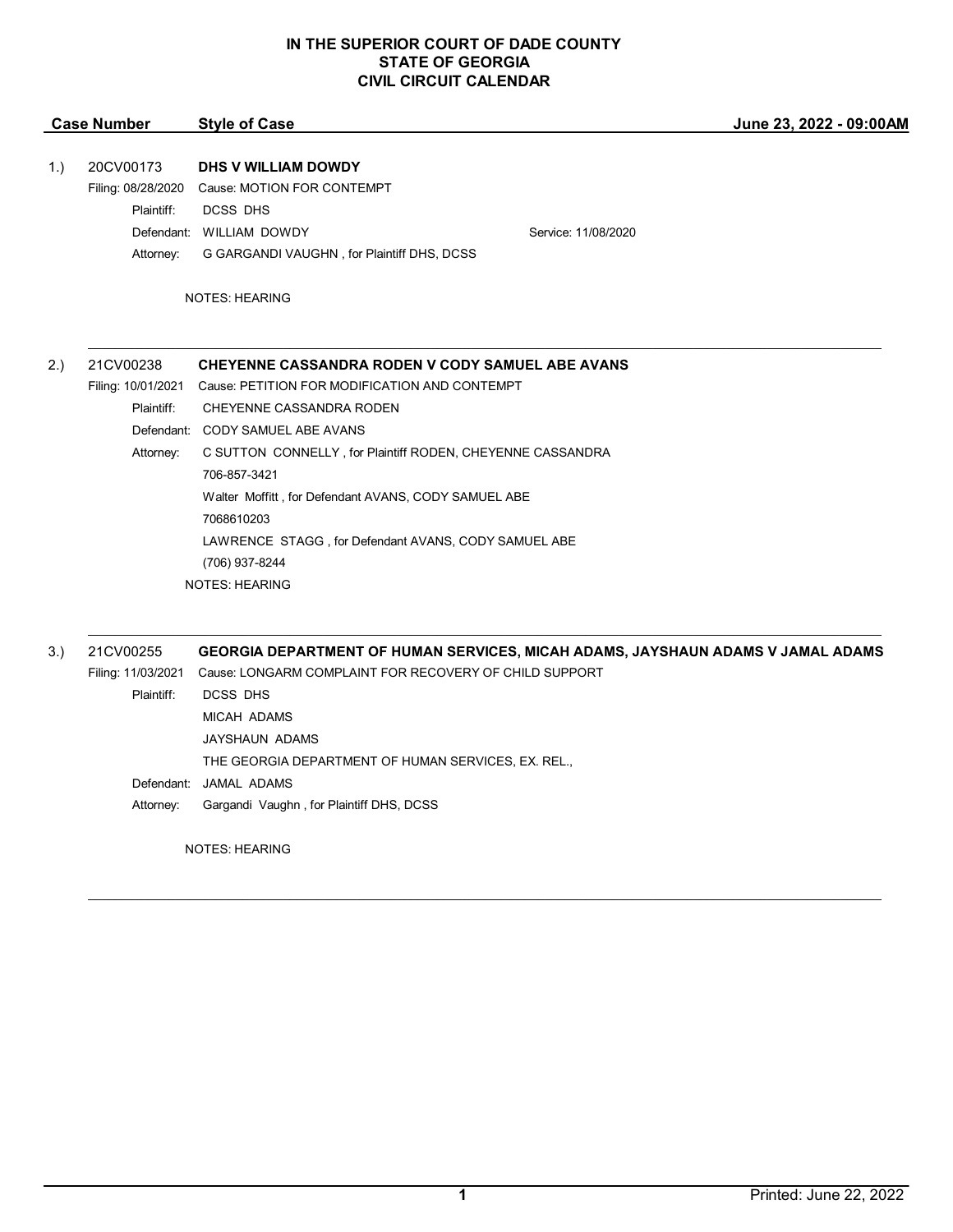|     | <b>Case Number</b>                                         | <b>Style of Case</b>                                                                                                                                                                                                                                                                   | June 23, 2022 - 09:00AM |
|-----|------------------------------------------------------------|----------------------------------------------------------------------------------------------------------------------------------------------------------------------------------------------------------------------------------------------------------------------------------------|-------------------------|
| 4.) | 22CV00009<br>Filing: 01/21/2022<br>Plaintiff:              | <b>GEORGIA DEPT OF HUMAN SERVICES V PAUL KING</b><br>Cause: PETITION FOR REGISTRATION OF FOREIGN ORDER<br><b>PARIS KING</b><br>THE GEORGIA DEPARTMENT OF HUMAN SERVICES, EX. REL.,                                                                                                     |                         |
|     | Attorney:                                                  | Defendant: PAUL KING<br>Gargandi Vaughn, for Plaintiff KING, PARIS                                                                                                                                                                                                                     |                         |
|     |                                                            | NOTES: Rule Nisi Hearing                                                                                                                                                                                                                                                               |                         |
| 5.) | 22CV00019<br>Plaintiff:                                    | <b>GA DEPT OF HUMAN SERVICES V VIRGIL GILLIAM</b><br>Filing: 01/31/2022 Cause: MOTION FOR CONTEMPT<br>HUNTER GILLIAM                                                                                                                                                                   |                         |
|     | Attorney:                                                  | THE GEORGIA DEPARTMENT OF HUMAN SERVICES, EX. REL.,<br>Defendant: VIRGIL GILLIAM<br>Gargandi Vaughn, for Plaintiff GILLIAM, HUNTER                                                                                                                                                     |                         |
|     |                                                            | <b>NOTES: HEARING</b>                                                                                                                                                                                                                                                                  |                         |
| 6.) | 22CV00020<br>Plaintiff:<br>Attorney:                       | <b>GEORGIA DEPT OF HUMAN SERVICES V RONALD CROUSE</b><br>Filing: 02/01/2022 Cause: COMPLAINT FOR RECOVERY OF CHILD SUPPORT<br><b>CARSON WHITT</b><br>THE GEORGIA DEPARTMENT OF HUMAN SERVICES, EX. REL.,<br>Defendant: RONALD E CROUSE<br>GARGANDI VAUGHN, for Plaintiff WHITT, CARSON |                         |
|     |                                                            | <b>NOTES: HEARING</b>                                                                                                                                                                                                                                                                  |                         |
| 7.) | 22CV00055<br>Filing: 03/22/2022<br>Plaintiff:<br>Attorney: | AMBER LYNN PATTERSON V CURTIS WILL PATTERSON<br>Cause: DISSOLUTION/DIVORCE/SEPARATE MAINTENANCE/ALIMONY<br>AMBER LYNN PATTERSON<br>Defendant: CURTIS WILL PATTERSON<br>JOHN EMMETT, for Plaintiff PATTERSON, AMBER LYNN<br>706-657-6183                                                |                         |

NOTES: HEARING

 $\mathcal{L}_\mathcal{L} = \mathcal{L}_\mathcal{L} = \mathcal{L}_\mathcal{L} = \mathcal{L}_\mathcal{L} = \mathcal{L}_\mathcal{L} = \mathcal{L}_\mathcal{L} = \mathcal{L}_\mathcal{L} = \mathcal{L}_\mathcal{L} = \mathcal{L}_\mathcal{L} = \mathcal{L}_\mathcal{L} = \mathcal{L}_\mathcal{L} = \mathcal{L}_\mathcal{L} = \mathcal{L}_\mathcal{L} = \mathcal{L}_\mathcal{L} = \mathcal{L}_\mathcal{L} = \mathcal{L}_\mathcal{L} = \mathcal{L}_\mathcal{L}$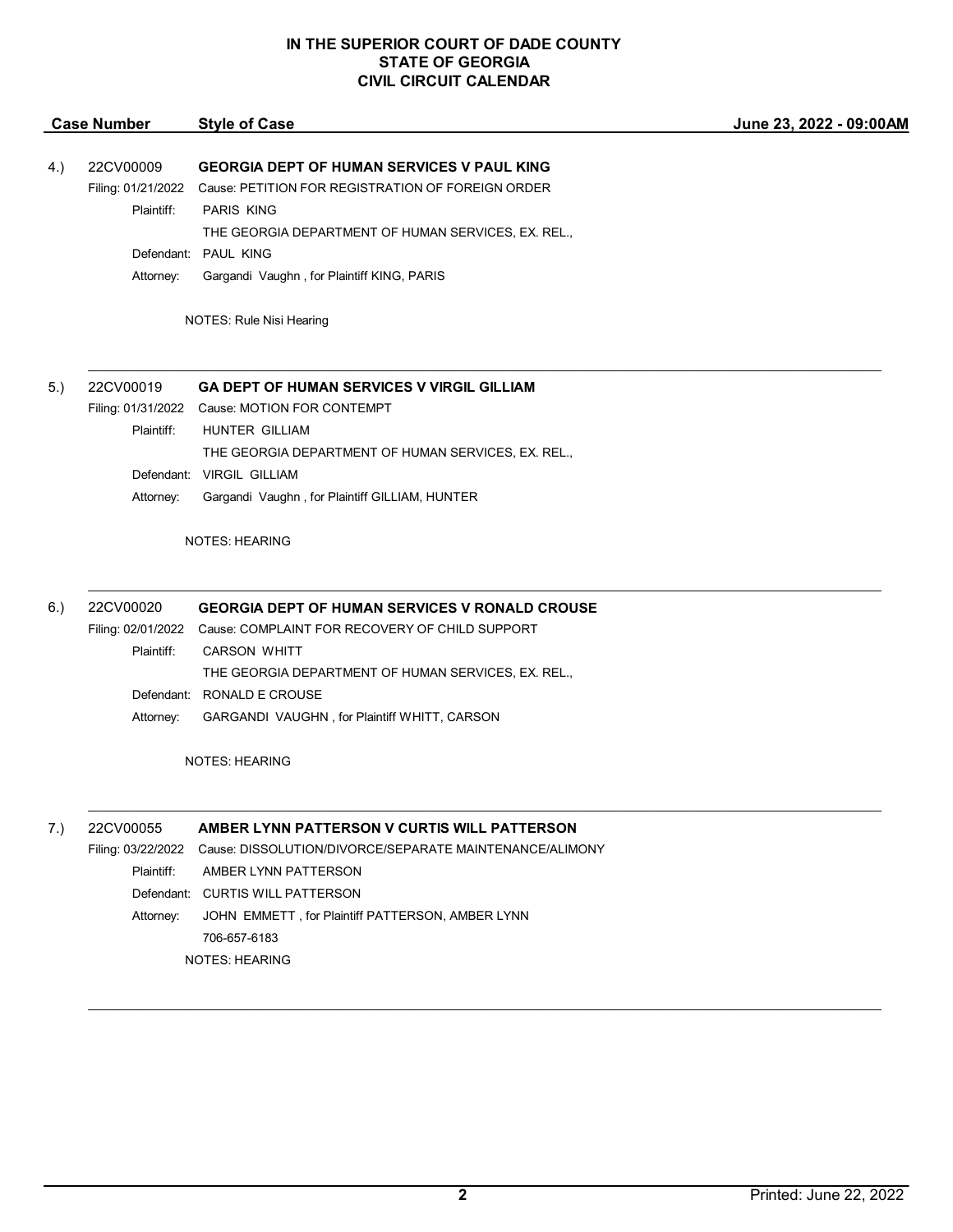$\mathcal{L}_\mathcal{L} = \mathcal{L}_\mathcal{L} = \mathcal{L}_\mathcal{L} = \mathcal{L}_\mathcal{L} = \mathcal{L}_\mathcal{L} = \mathcal{L}_\mathcal{L} = \mathcal{L}_\mathcal{L} = \mathcal{L}_\mathcal{L} = \mathcal{L}_\mathcal{L} = \mathcal{L}_\mathcal{L} = \mathcal{L}_\mathcal{L} = \mathcal{L}_\mathcal{L} = \mathcal{L}_\mathcal{L} = \mathcal{L}_\mathcal{L} = \mathcal{L}_\mathcal{L} = \mathcal{L}_\mathcal{L} = \mathcal{L}_\mathcal{L}$ 

 $\mathcal{L}_\mathcal{L} = \mathcal{L}_\mathcal{L} = \mathcal{L}_\mathcal{L} = \mathcal{L}_\mathcal{L} = \mathcal{L}_\mathcal{L} = \mathcal{L}_\mathcal{L} = \mathcal{L}_\mathcal{L} = \mathcal{L}_\mathcal{L} = \mathcal{L}_\mathcal{L} = \mathcal{L}_\mathcal{L} = \mathcal{L}_\mathcal{L} = \mathcal{L}_\mathcal{L} = \mathcal{L}_\mathcal{L} = \mathcal{L}_\mathcal{L} = \mathcal{L}_\mathcal{L} = \mathcal{L}_\mathcal{L} = \mathcal{L}_\mathcal{L}$ 

\_\_\_\_\_\_\_\_\_\_\_\_\_\_\_\_\_\_\_\_\_\_\_\_\_\_\_\_\_\_\_\_\_\_\_\_\_\_\_\_\_\_\_\_\_\_\_\_\_\_\_\_\_\_\_\_\_\_\_\_\_\_\_\_\_\_\_\_\_\_\_\_\_\_\_\_\_\_\_\_\_\_\_\_\_\_\_\_\_\_\_\_\_\_\_\_\_\_\_\_\_\_\_\_\_\_\_\_\_\_\_\_\_\_\_\_\_\_

\_\_\_\_\_\_\_\_\_\_\_\_\_\_\_\_\_\_\_\_\_\_\_\_\_\_\_\_\_\_\_\_\_\_\_\_\_\_\_\_\_\_\_\_\_\_\_\_\_\_\_\_\_\_\_\_\_\_\_\_\_\_\_\_\_\_\_\_\_\_\_\_\_\_\_\_\_\_\_\_\_\_\_\_\_\_\_\_\_\_\_\_\_\_\_\_\_\_\_\_\_\_\_\_\_\_\_\_\_\_\_\_\_\_\_\_\_\_

#### **Case Number Style of Case**

# 8.) 22CV00061 **GEORGIA DEPARTMENT OF HUMAN SERVICES V BRETT C PRINCE**

Filing: 03/29/2022 Cause: COMPLAINT FOR RECOVERY OF CHILD SUPPORT

Plaintiff: THE GEORGIA DEPARTMENT OF HUMAN SERVICES, EX. REL.,

Defendant: BRETT C PRINCE

Attorney: GARGANDI VAUGHN , for Plaintiff PRINCE, FLINT

LAWRENCE STAGG , for Defendant PRINCE, BRETT C (706) 937-8244 NOTES: HEARING

### 9.) 22CV00067 **ELIJAH D STAFFORD V HANNAH G CROWELL**

Filing: 04/08/2022 Cause: PATERNITY/LEGITIMATION Plaintiff: ELIJAH D STAFFORD Defendant: HANNAH G CROWELL Service: 05/25/2022 Attorney: JENNIFER HILDEBRAND , for Plaintiff STAFFORD, ELIJAH D 706-638-6009

WILLIAM MILLS , for Defendant CROWELL, HANNAH G 7069379455 NOTES: HEARING

### 10.) 22CV00078 **DANA MCCARTHY V JACKIE SIMMONS**

Filing: 05/05/2022 Cause: COMPLAINT FOR DIVORCE Plaintiff: DANA A MCCARTHY **A CONSERVANT ASSESS** - Pro Se Filing Defendant: JACKIE F SIMMONS NOTES: HEARING

### 11.) 22CV00080 **GEORGIA DEPARTMENT OF HUMAN SERVICES V JULIAN B WALKER**

Filing: 05/09/2022 Cause: SUPPORT - IV-D

Plaintiff: ADDISON WALKER

ABBIGALE WALKER

GEORGIA DEPARTMENT OF HUMAN SERVICES, EX. REL.,

Defendant: JULIAN B WALKER

Attorney: GARGANDI VAUGHN , for Plaintiff WALKER, ADDISON

NOTES: HEARING

**June 23, 2022 - 09:00AM**